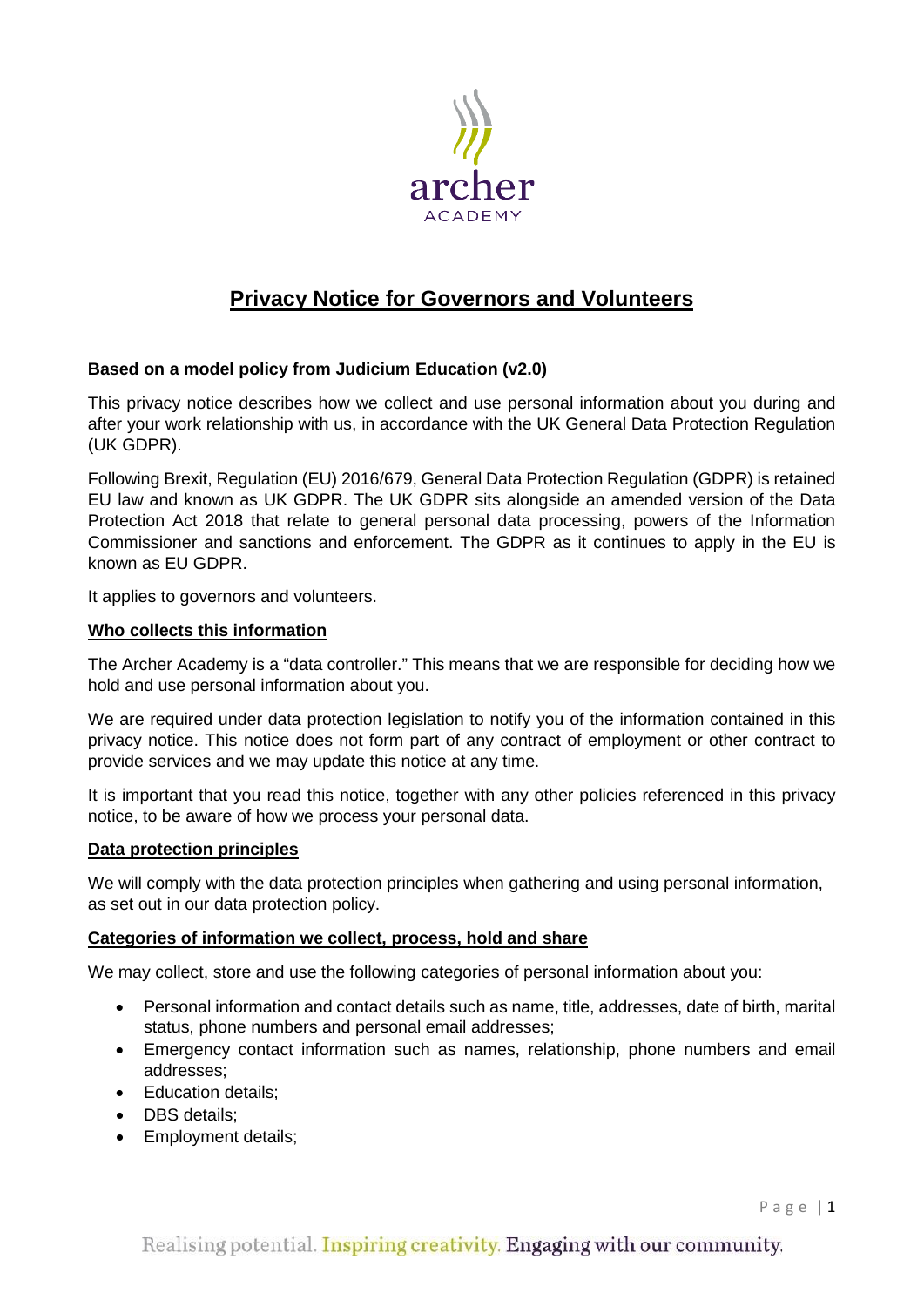- Information about business and pecuniary interests;
- Information acquired as part of your application to become a governor:
- Criminal records information as required by law to enable you to work with children;
- Information about your use of our IT, communications and other systems, and other monitoring information;
- Photographs;
- Images captured by the School's CCTV system.

#### **How we collect this information**

The majority of the information that we collect from you is mandatory, however there is some information that you can choose whether or not to provide to us. Whenever we seek to collect information from you, we make it clear whether you must provide this information (and if so, what the possible consequences are of not complying), or whether you have a choice.

We may collect this information from you directly, or from a number of third-party sources, such as other employees, the DBS, technical networks and so on.

#### **How we use your information**

We will only use your personal information when the law allows us to. Most commonly, we will use your information in the following circumstances:

- Where you have provided your consent;
- Where we need to perform the contract we have entered into with you;
- Where we need to comply with a legal obligation (such as health and safety legislation and under statutory codes of practice);
- Where it is needed in the public interest or for official purposes;
- Where it is necessary for our legitimate interests (or those of a third party) and your interests, rights and freedoms do not override those interests.

The situations in which we will process your personal information are listed below: -

- To determine appointment and suitability as a governor;
- To deal with election of governors;
- To comply with safeguarding obligations;
- To provide details on our website or online databases about governors;
- To communicate with third parties and other stakeholders to the School;
- For business management and planning purposes (including accounting, budgetary and health and safety purposes;
- For financial purposes (such as expenses);
- To deal with any complaints/investigations as required;
- When you sit on a panel or committee, name and comments as well as decisions made;
- To send communications in your role as governor;
- For education, training and development requirements;
- In order to review governance of the School;
- In order to comply with any legal dispute or any legal obligations;
- In order to comply with regulatory requirements or health and safety obligations;
- To ensure system security, including preventing unauthorised access to our networks;
- To monitor use of our systems to ensure compliance with our IT processes;
- To receive advice from external advisors and consultants;
- To liaise with regulatory bodies (such as the DfE, DBS); and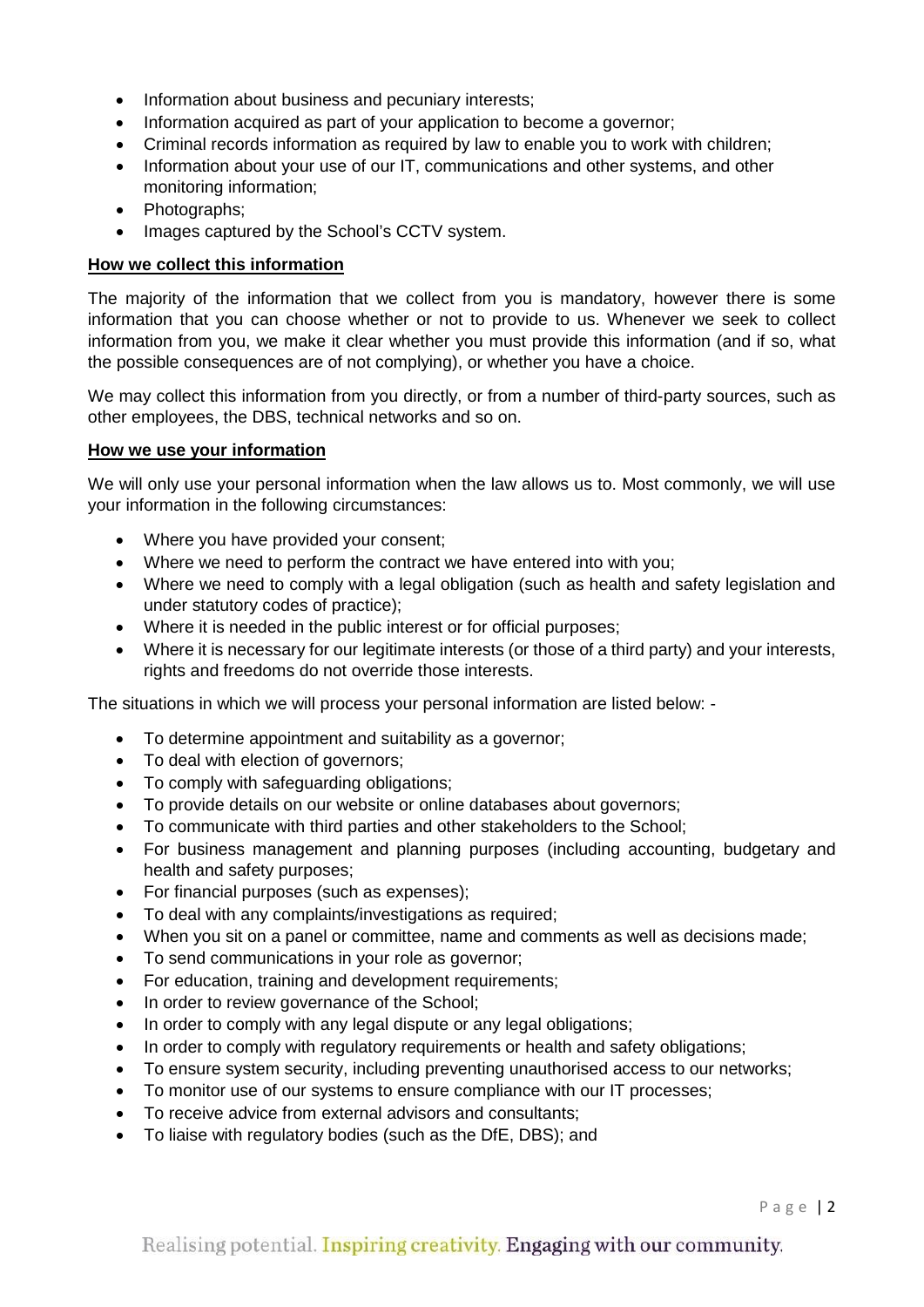• Dealing with termination of your appointment;

If you fail to provide certain information when requested, we may be prevented from complying with our legal obligations (such as to ensure health and safety). Where you have provided us with consent to use your data, you may withdraw this consent at any time.

We will only use your personal information for the purposes for which we collected it, unless we reasonably consider that we need to use it for another reason and that reason is compatible with the original purpose. If we need to use your personal information for an unrelated purpose, we will notify you and we will explain the legal basis which allows us to do so.

## **How We Use particularly sensitive information**

Sensitive personal information (as defined under the UK GDPR as "special category data") require higher levels of protection and further justification for collecting, storing, and using this type of personal information. We may process this data in the following circumstances: -

- In limited circumstances, with your explicit written consent;
- Where we need to carry out our legal obligations in line with our data protection policy;
- Where it is needed in the public interest, such as for equal opportunities monitoring (or in relation to our pension scheme);
- Where it is needed in relation to legal claims or where it is necessary to protect your interests (or someone else's interests) and you are not capable of giving your consent.

# **Criminal convictions**

We may only use information relating to criminal convictions where the law allows us to do so. This will usually be where it is necessary to carry out our legal obligations.

Where appropriate we will collect information about criminal convictions as part of the recruitment process or we may be notified of such information directly by you in the course of working for us.

## **Sharing data**

We may need to share your data with third parties, including third party service providers where required by law, where it is necessary to administer the working relationship with you or where we have another legitimate interest in doing so. These include the following:

- Government departments or agencies;
- The Local Authority;
- Suppliers and Service providers;
- Professional advisors and consultants;
- The Department for Education;
- Law enforcement;
- Support services:
- DBS.

Information will be provided to those agencies securely or anonymised where possible.

The recipient of the information will be bound by confidentiality obligations, we require them to respect the security of your data and to treat it in accordance with the law.

We may transfer your personal information outside the UK and the EU. If we do, you can expect a similar degree of protection in respect of your personal information.

## **Retention periods**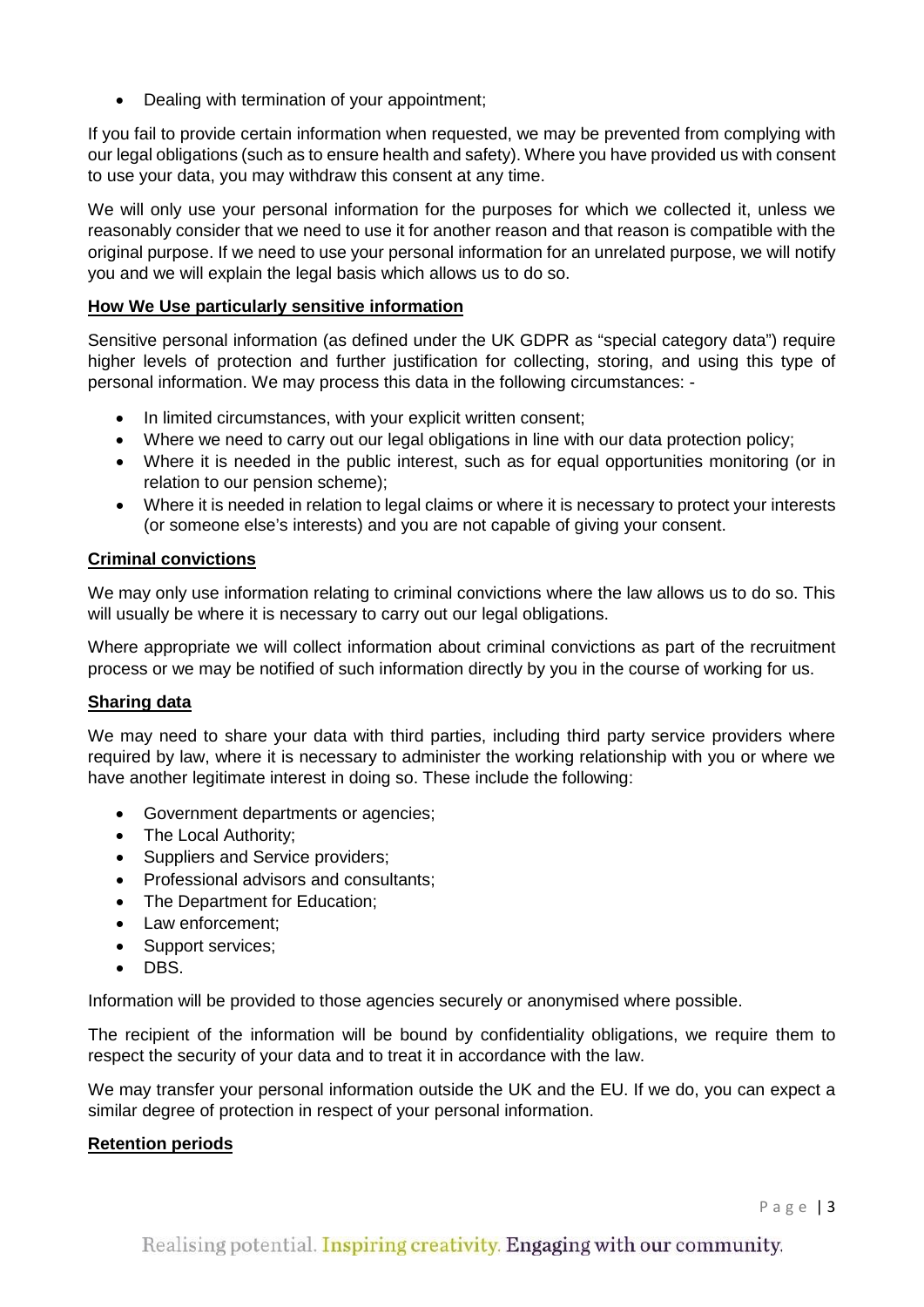Except as otherwise permitted or required by applicable law or regulation, the School only retains personal data for as long as necessary to fulfil the purposes they collected it for, as required to satisfy any legal, accounting or reporting obligations, or as necessary to resolve disputes.

Once you are no longer a governor or volunteer of the school we will retain and securely destroy your personal information in accordance with our Data Retention policy. Full details on how long we keep personal data for is set out in our Data Retention policy which can be obtained by emailing [dpo@thearcheracademy.org.uk](mailto:dpo@thearcheracademy.org.uk) or calling the school on 020 8365 4110.

# **Security**

We have put in place measures to protect the security of your information (i.e. against it being accidentally lost, used or accessed in an unauthorised way). In addition, we limit access to your personal information to those employees, agents, contractors and other third parties who have a business need to know.

Details of our security procedures can be found within our Data Breach policy which can be found on our website [here.](https://thearcheracademy.org.uk/data-protection/)

## **Your rights of access, correction, erasure and restriction**

It is important that the personal information we hold about you is accurate and current. Please keep us informed if your personal information changes during your working relationship with us.

Under certain circumstances by law you have the right to:

- Access your personal information (commonly known as a "subject access request"). This allows you to receive a copy of the personal information we hold about you and to check we are lawfully processing it. You will not have to pay a fee to access your personal information. However, we may charge a reasonable fee if your request for access is clearly unfounded or excessive. Alternatively, we may refuse to comply with the request in such circumstances.
- Correction of the personal information we hold about you. This enables you to have any inaccurate information we hold about you corrected.
- Erasure of your personal information. You can ask us to delete or remove personal data if there is no good reason for us continuing to process it.
- Restriction of processing your personal information. You can ask us to suspend processing personal information about you in certain circumstances, for example, if you want us to establish its accuracy before processing it.
- To object to processing in certain circumstances (for example for direct marketing purposes).
- To transfer your personal information to another party.

If you want to exercise any of the above rights, please contact [dpo@thearcheracademy.org.uk.](mailto:dpo@thearcheracademy.org.uk)

## **Right to withdraw consent**

In the limited circumstances where you may have provided your consent to the collection, processing and transfer of your personal information for a specific purpose, you have the right to withdraw your consent for that specific processing at any time. To withdraw your consent, please contact [dpo@thearcheracademy.org.uk.](mailto:dpo@thearcheracademy.org.uk) Once we have received notification that you have withdrawn your consent, we will no longer process your information for the purpose or purposes you originally agreed to, unless we have another legitimate basis for doing so in law.

#### **How to raise a concern**